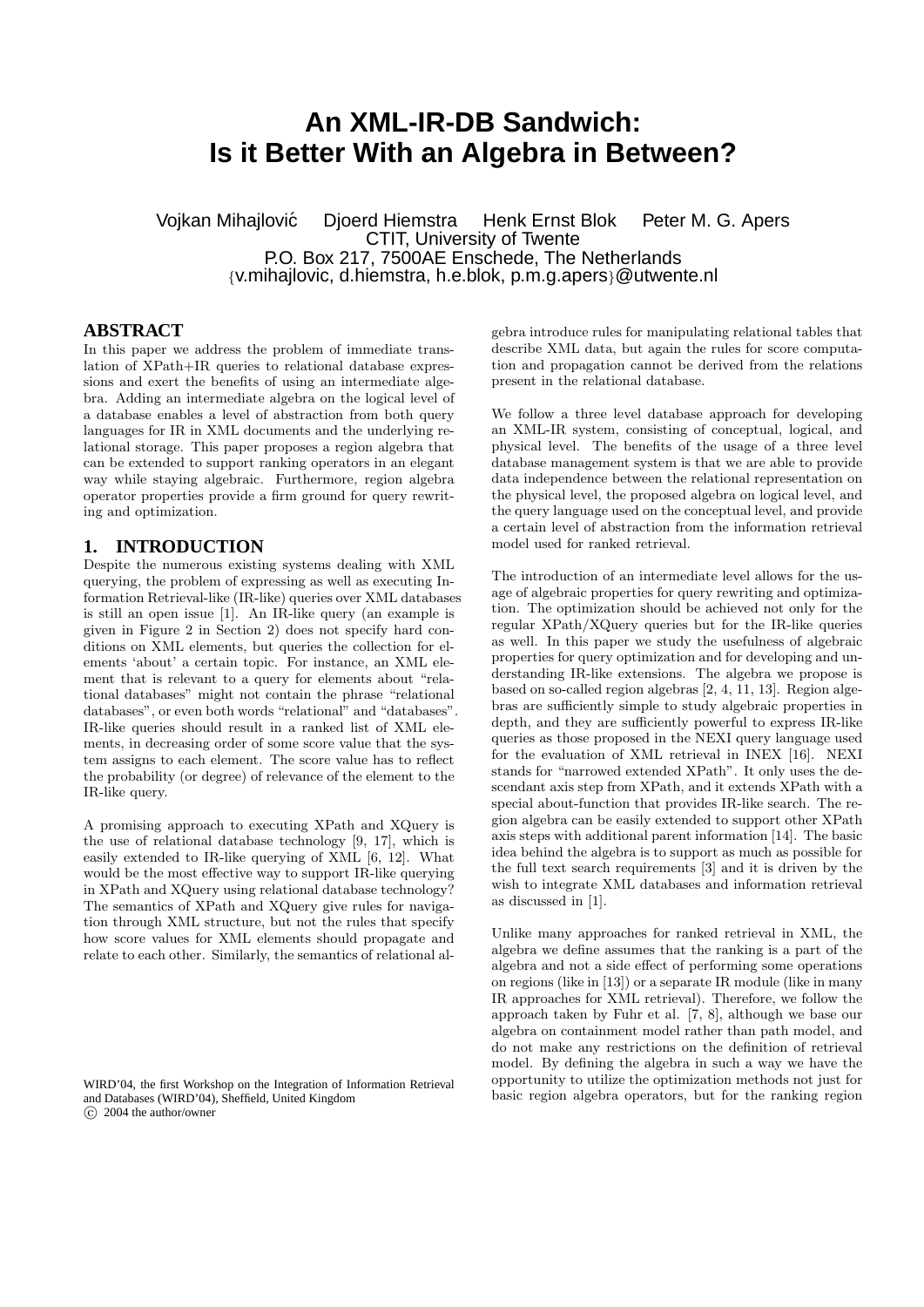```
<article lang=''en'' date=''10/02/04''>
   <title>Region algebra</title>
   <bdy>
      .<br><sec>
         <p>Structured documents ...</p>
         <p>Text search ...</p>
      </sec>
      ...
   </bdy>
```
... </article>

Figure 1: Example XML document.

algebra operators as well. This allows for the introduction of more powerful optimization techniques concerned with speeding-up the execution of operations that compute score values for ranked retrieval.

The paper is organized as follows. In Section 2 we explain how relational technology is used to process NEXI queries. We give the translation of NEXI queries into relational algebra and discuss why we need an intermediate level. Section 3 introduces our region algebra and discuss region algebra operator properties. In Section 4, we illustrate how operators for ranked retrieval follow the properties of basic region algebra operators and discuss the opportunities for query optimization in our region algebra, extended for ranked retrieval. We conclude the paper with a discussion and our plans for future research.

#### **2. XML AND RELATIONAL DATABASES**

In this section we explain the formation of the XML data set and discuss some issues on the indexing of XML documents. The relational storage of such documents is also discussed, along with the relational algebra expressions for two NEXI query examples.

#### **2.1 Representing XML in Relational Databases**

Most of the database approaches to XML choose to index XML documents before storing them into relational tables. The rationale for this is the structural organization of XML documents and the benefits that can be achieved when querying such indexed relational representation of XML documents. For an illustration we refer to [10] where the authors used the pre-post and stretched pre-post indexing scheme for the relational storage of XML documents. In our approach we used a variant of the stretched pre-post indexing<sup>1</sup> scheme that also indexes each word in XML text nodes. Note that the indexing also produces the initial data set for the data model that we define in Section 3.

The data set creation, i.e., the formation of the initial data set from (plain text) XML documents can be explained through the usage of a two step indexing process<sup>2</sup>. The indexing process is explained using an example XML document given in Figure 1. In the first step each token in the XML document  $(denoted with D)$  is indexed regarding its relative position with respect to its beginning and its type:  $I_1: D \to X$ . As

a result we obtain a set of elements:  $x \in X$ , uniquely identified by their position in the XML document. Each element has the form of  $x = \{position, token, token\_type\}$  as shown in Table 1.

Table 1: Intermediate index structure  $(X)$  obtained after initial indexing  $(I_1)$  of XML document depicted in Figure 1.

| position        | token                    | token_type      |
|-----------------|--------------------------|-----------------|
| 0               | <article></article>      | start tag       |
| $\mathbf{1}$    | lang                     | attribute name  |
| $\overline{2}$  | ``en"<br>attribute value |                 |
| 3               | date                     | attribute name  |
| $\overline{4}$  | (10/02/04)               | attribute value |
| 5               | <title></title>          | start tag       |
| 6               | region                   | term            |
| 7               | algebra                  | term            |
| 8               |                          | end tag         |
| 9               | $ddy$                    | start tag       |
| 10              | <sec></sec>              | start tag       |
| 11              | < p >                    | start tag       |
| $\overline{12}$ | structured               | term            |
| 13              | documents                | term            |
| .               |                          |                 |
| 54              | $\langle$ /p>            | end tag         |
|                 |                          |                 |
| 576             | $\langle$ /sec>          | end tag         |
| .               | .                        |                 |
| 9876            | $\langle$ bdy>           | end tag         |
|                 |                          |                 |
| 10034           |                          | end tag         |

The second step produces regions that we can consider as the initial data set. These regions are produced by pairing corresponding tokens that represent opening and closing tags, attribute names and values, etc., and by removing mark-up delimiters from the tokens:  $I_2 : X \to R$ . This will result in a data set like the one presented in Table 2. Thus, the initial data set construction can be defined as a composition of two indexing procedures:  $I = I_1 \circ I_2$ . Although the indexing is a two step process it can be implemented as a single walk through an XML document using the SAX parser and stack structures (see [10]).

Table 2: Data model for XML document presented in Figure 1 obtained after the composition of initial indexing  $(I_1)$  and final indexing  $(I_2)$ .

| $_{\rm start}$ | $_{\mathrm{end}}$ | name       | type               |
|----------------|-------------------|------------|--------------------|
| 0              | 10034             | article    | node               |
| $\overline{1}$ | $\overline{2}$    | lang       | $\text{attr_name}$ |
| $\overline{2}$ | $\overline{2}$    | en         | attr_value         |
| 3              | 4                 | date       | $\text{attr_name}$ |
| 4              | 4                 | 10/02/04   | $attr$ -value      |
| 5              | 8                 | title      | node               |
| 6              | 8                 |            | text               |
| 6              | 6                 | region     | term               |
| 7              |                   | algebra    | term               |
| 9              | 9876              | bdy        | node               |
| 10             | 576               | sec        | node               |
| 11             | 54                | p          | node               |
| 12             | 53                |            | text               |
| 12             | 12                | structured | term               |
| 13             | 13                | documents  | term               |
| .              | .                 | .          | .                  |

An indexed XML document, however, is not stored in one relational table since this table will be huge and in most

 $^{\rm 1}{\rm Note}$  that the term indexing differs from the concept of indexing as defined in the traditional database systems. It denotes the method used for creation of the initial data set.

<sup>2</sup>Although XML documents are actually graphs we will simplify the XML structure and treat these entities as if they were organized as a hierarchical (tree-like) structure.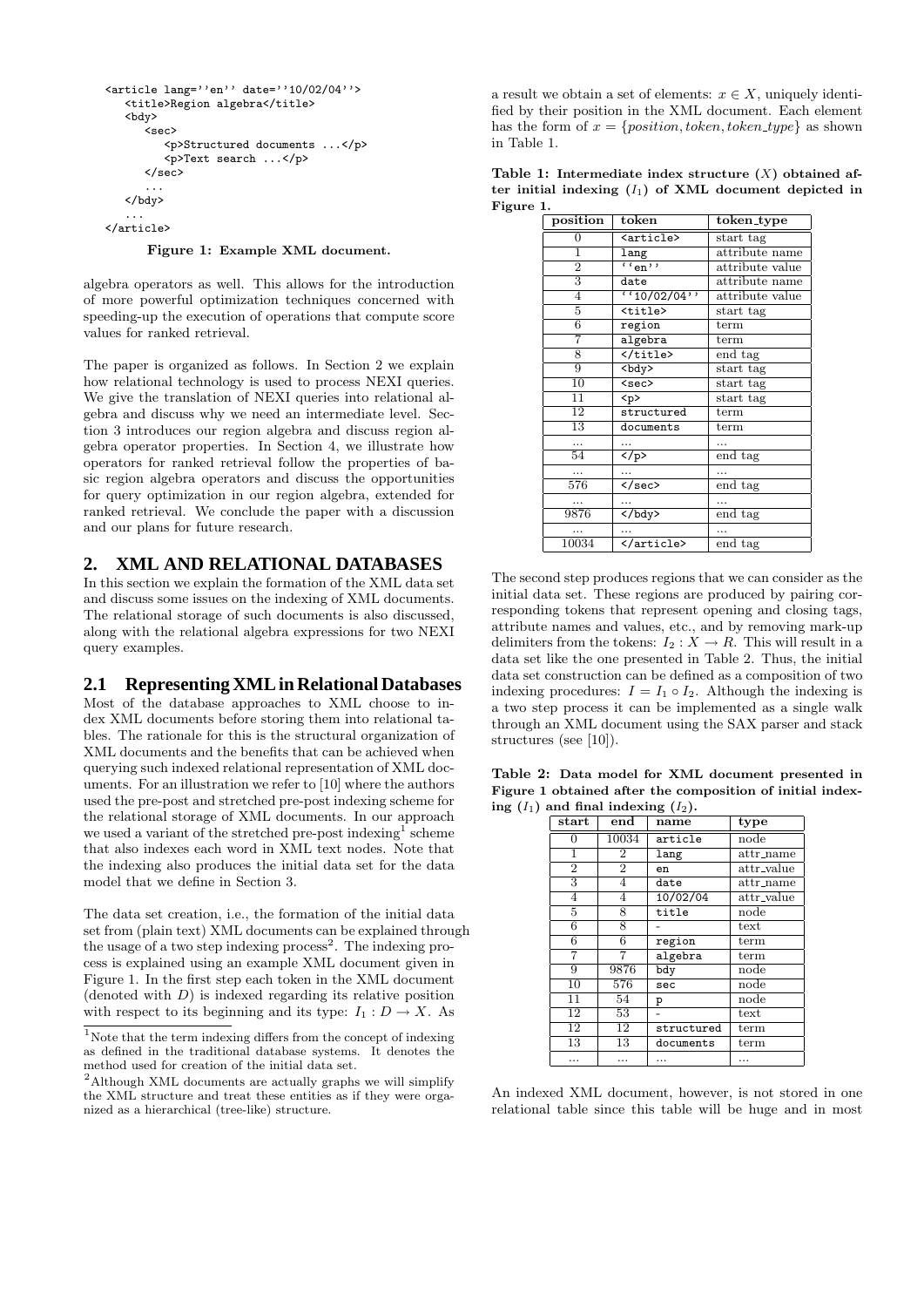cases (on most platforms) hard to process. In many relational approaches to XML different fragmentations of this basic table are used. The fragmentation can be horizontal, based only on type of XML nodes (like in [10] and [12]), vertical based on a name and/or type of XML elements, e.g., [6], or based on paths to XML nodes in an XML tree structure (like in [15]). For illustrative purpose we use horizontal fragmentation of XML data as presented in [12]. Consequently, different relational tables are defined for the XML element nodes and attribute nodes and the word table is defined for the words in the XML text nodes. This is depicted in Table 3. In further discussion we will not consider the attribute table since it is not of the interest for the issues that we are discussing in this paper.

Table 3: Relational data model for storing XML document presented in Figure 1. Node table  $\mathcal N$ 

| $_{\rm start}$ | end   | name    | type |
|----------------|-------|---------|------|
|                | 10034 | article | node |
| 5              |       | title   | node |
| 6              | 8     |         | text |
| 9              | 9876  | bdy     | node |
| 10             | 576   | sec     | node |
| 11             | 54    | р       | node |
| 12             | 53    |         | text |
|                |       |         |      |

Word table  $W$ <br>start | name name 6 region 7 algebra<br>12 structu structured 13 documents ... ...

| Attribute table $A$ |  |       |          |       |
|---------------------|--|-------|----------|-------|
| start               |  | owner | name     | type  |
|                     |  |       | lang     | name  |
| 2                   |  |       | en       | value |
| 3                   |  |       | date     | name  |
|                     |  |       | 10/02/04 | value |
| .                   |  | .     | .        |       |

#### **2.2 From XML Queries to Relational Algebra**

The two example queries given in Figure 2 will be used as our leading examples in the following sections. As query language we use NEXI query language which has officially been adopted for INEX 2004<sup>3</sup>. Its detailed description can be found in [16]. For now we consider that the about condition inside queries is strict (corresponds to a Boolean search, i.e., about behaves the same as XPath contains expression). Later on in this paper we elaborate more on the use of the about clause for ranking.

For the chosen storage model, composed of  $N$  and  $W$  (and A), we can directly transform any NEXI expression into relational algebra expression. For NEXI example query 1 depicted in Figure 2 a possible relational algebra expressions could be specified as given in Figure 3. We disregard the type attribute in expressions for brevity.

Note that there is a frequent usage of a group of expressions consisting of join and projection operations that simulate the XPath descendant/ancestor step. This group of expressions actually represents the bottleneck for XPath query processing, since its naive execution is extremely slow. A number of techniques have been proposed to speed up the execution of XPath descendant and ancestor steps, such as multipredicate merge join [17], staircase join [10], containment join [12], etc. Using such abstract join operators, denoted

with  $\mathbb{M}$ <sup>1</sup> (for expression types  $R_7$ ,  $R_8$  and  $R_{10}$  in Figure 3) and  $\bowtie_{\sqsubset}$  (for expression type  $R_6$  in Figure 3), the query plan for NEXI query example 2 can be expressed as shown in Figure 4.

Figure 3: Relational query plan for example query 1 given in Figure 2.

$$
R_1 = \sigma_{name="article} (N)
$$
  
\n
$$
R_2 = \sigma_{name="bdy} (N)
$$
  
\n
$$
R_3 = \sigma_{name="sec} (N)
$$
  
\n
$$
R_4 = \sigma_{name="structured} (W)
$$
  
\n
$$
R_5 = \sigma_{name="documents} (W)
$$

 $R_6$  =  $\pi_{start_2, end_2, name_2}(R_2 \Join_{start_2 > start_1, end_2 < end_1} R_1)$  $R_7$  =  $\pi_{start_3, end_3, name_3}(R_3 \Join_{start_3 < start_4, end_3 > end_4} R_4)$ 

$$
R_8 = \pi_{start_3, end_3, name_3}(R_3 \bowtie_{start_3 < start_5, end_3 > end_5} R_5)
$$

$$
R_9 = R_7 \cap R_8
$$

 $R_{10} = \pi_{start_6, end_6, name_6}(R_6 \bowtie_{start_6 < start_9, end_6 > end_9} R_9)$ 

Figure 4: Relational query plan for example query 2 given in Figure 2.

| $R_1$   | $= \sigma_{name="article} (N)$             |
|---------|--------------------------------------------|
|         | $R_2 = \sigma_{name="bdy``(N)}$            |
|         | $R_3 = \sigma_{name="sec}(\mathcal{N})$    |
|         | $R_4 = \sigma_{name = "p"}(N)$             |
|         | $R_5 = \sigma_{name="region} (W)$          |
|         | $R_6 = \sigma_{name="algebra} (W)$         |
|         | $R_7 = \sigma_{name = "XML"}(\mathcal{W})$ |
| $R_8 =$ | $\sigma_{name="information}$ "(W)          |
| Ko      | $\sigma_{name="retrieval"}(\mathcal{W})$   |

$$
R_{10} = R_2 \bowtie_{\square} R_1
$$
  
\n
$$
R_{11} = ((R_{10} \bowtie_{\square} R_5) \cap (R_{10} \bowtie_{\square} R_6)) \bowtie_{\square} (R_3 \bowtie_{\square} R_7)
$$
  
\n
$$
R_{12} = R_4 \bowtie_{\square} R_{11}
$$
  
\n
$$
R_{13} = (R_{12} \bowtie_{\square} R_8) \cap (R_{12} \bowtie_{\square} R_9)
$$

#### **2.3 Do We Need an Algebra in Between?**

There might be a number of reasons to define an algebra. First of all, as we saw in the previous section, to be able to express XPath+IR (NEXI) queries in relational databases we need new operators for efficient execution of XPath+IR subexpressions, such as descendant and ancestor steps, containment conditions, etc. The exact technique how we implement the subexpression is defined on the physical level, and it does not have to be unique, i.e., we can have multiple variants of relational expression for the same XPath+IR subexpressions. The execution times for distinct implementations differ regarding the relational storage of the XML data, parameters of the relational tables, and index structure used for the acceleration of relational expression execution in relational databases.

Another important issue concerning immediate translation of XPath+IR expressions into relational algebra is that the algebraic expressions are highly dependent on the relational model chosen for the storage of XML data. If we change the relational storage model, the relational algebra expressions for each query have to be rewritten according to the

<sup>3</sup> http://inex.is.informatik.uni-duisburg.de:2004/.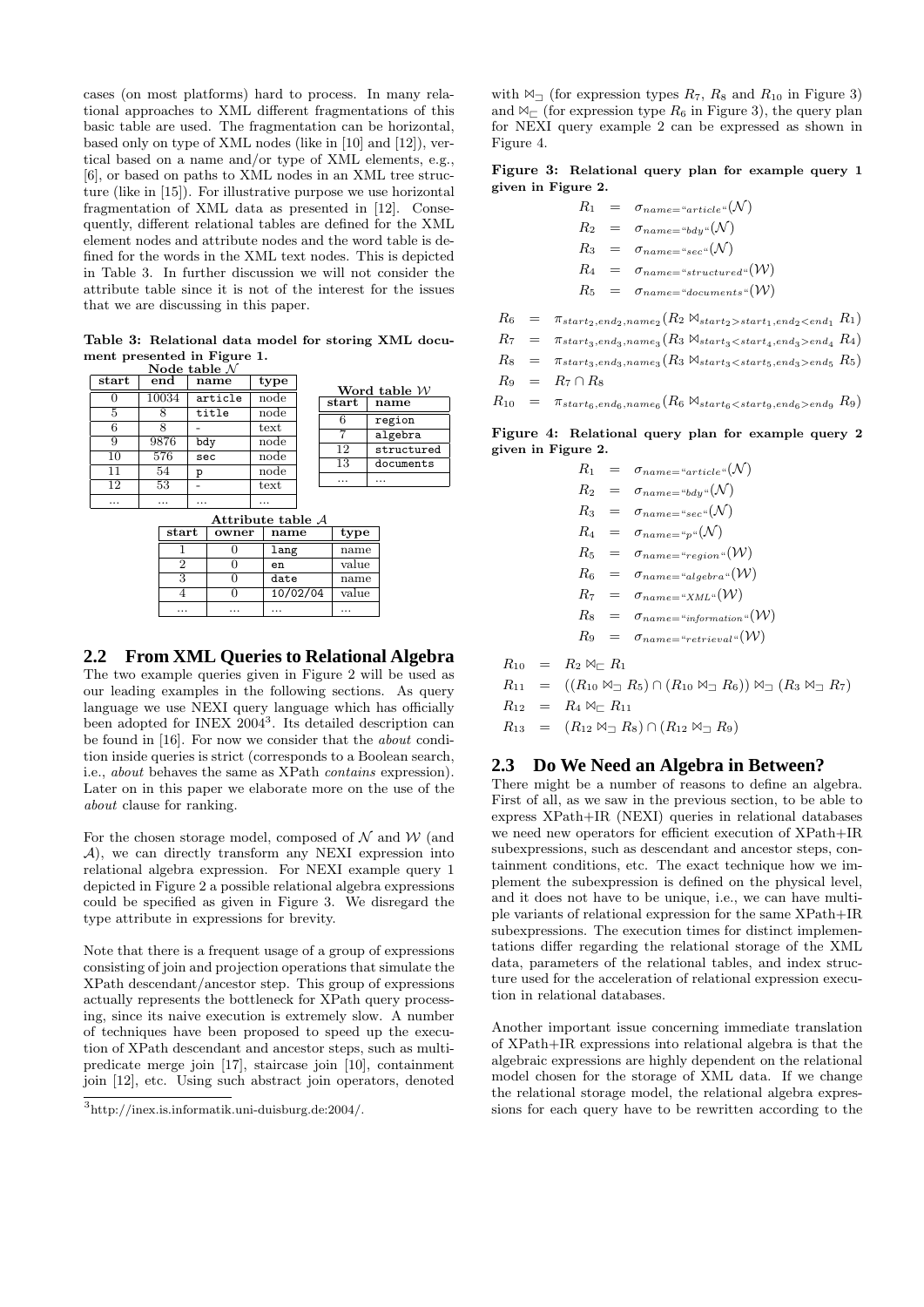#### Figure 2: NEXI queries.

Example NEXI query 1: //article//bdy[about(.//sec, structured) and about(.//sec, documents)] Example NEXI query 2:

//article//bdy[about(., region) and about(., algebra)][about(.//sec, XML)]//p[about(., information) and about(., retrieval)]

relational model. This is especially the case for XML, since usually huge relational tables, which have more than a million entries, are typically broken into a number of smaller ones using one of the fragmentation methods mentioned in section 2.1. Having a logical level with the algebra defined in it would provide the right level of abstraction considering different XPath+IR queries formed on the conceptual level, and the relational storage structure chosen on the physical level. In such a way we provide the needed data independence on logical level. Furthermore, the reasoning that can be done on the logical level can be useful for query rewriting and optimization. Using knowledge about the size of the operands and the cost for the execution of different operators on the physical level we are able to generate different logical query plans achieving faster execution times and lower usage of main memory when executing on physical level.

A final but important reason for defining an algebra is to enable the expression of IR-like queries (about in NEXI), i.e., score computation and ranking of XML elements. Therefore, the algebra should provide a specific level of IR understanding that is based on the retrieval model used for score computation. The operators used for score computation should adhere to certain operator properties which can be used for query optimization based on the definition of score operators.

The exact way of how we use region algebra operator properties on the logical level, and how we extend the region algebra to support ranked retrieval is explained in the next two sections.

#### **3. REGION ALGEBRA**

For defining the intermediate logical level we have chosen the region algebra approach, because it is already well established in the area of structured document retrieval [2, 4, 11, 13], and because of the useful properties of region algebra operators as we discuss in the remainder of the paper.

With the specification of the region algebra data model we provide a uniform platform for defining region algebra operators. We discuss the basic XML region algebra data model which can be defined using four region attributes, based on the indexed data set described in the previous section (for more details see [12]).

DEFINITION 1. The basic region algebra data model is defined on the domain R which represents a set of region tuples. A region tuple r  $(r \in R)$ ,  $r = (s, e, n, t)$ , is defined by these four attributes: region start attribute - s, region end attribute - e, region name attribute - n, and region type attribute - t. The region start and end attributes must satisfy ordering constraints  $(e_i > s_i)$ .

The semantics of region start and region end attributes are the same as in other region algebra approaches: they denote

|  |  |  | Table 4: Basic score region algebra operators. |
|--|--|--|------------------------------------------------|
|  |  |  |                                                |

| Operator               | Operator definition                                                                |
|------------------------|------------------------------------------------------------------------------------|
| $\sigma_{n = name}(R)$ | $\{r r \in R \wedge n = name\}$                                                    |
| $R_1 \sqsupset R_2$    | $\{r_1 r_1 \in R_1 \wedge \exists r_2 \in R_2 \wedge s_1 < s_2 \wedge e_1 > e_2\}$ |
| $R_1 \sqsubset R_2$    | $\{r_1 r_1 \in R_1 \wedge \exists r_2 \in R_2 \wedge s_1 > s_2 \wedge e_1 < e_2\}$ |
| $R_1 \sqcap R_2$       | $\{r r \in R_1 \wedge r \in R_2\}$                                                 |
| $R_1 \sqcup R_2$       | $\{r r \in R_1 \vee r \in R_2\}$                                                   |

the bounds of a region. The region name attributes are used to denote node names, content words, attribute names, attribute values, etc. To be able to distinguish different node types in XML the type information is needed.

Next, we define the basic region algebra operators. The definition of region algebra operators is based on the operators specified in the previous region algebra approaches, extended to support a specific XML structure. Table 4 defines the following five basic region algebra operators: selection  $(\sigma)$ , containing  $(\Box)$ , contained by  $(\Box)$ , region set intersection ( $\Box$ ), and region set union ( $\Box$ ). We use  $R_i$  ( $i =$ 1, 2, ...) to denote the region sets, their corresponding noncapitals to denote regions in these region sets  $(r_i)$ , and corresponding indexed non-capitals to denote region attributes  $(s_i, e_i, n_i, t_i)^4$ .

As can be noticed in Table 4, instead of an interval operator used in  $[2, 4, 11, 13]$  (usually denoted with  $I(token)$  in region algebra approaches) which is actually not a real region algebra operator but rather specifies the indexing function applied to a specified token that returns the region set of the occurrences of token in a document, we introduced a selection operator  $(\sigma)$ . The selection operator is a unary region algebra operator that operates on a region set and produces a region set as a result. It is defined to enable the selection of regions formed during the initial data set creation (explained in section 2.1), based on name (and type) region attributes.

Following the query examples given in Figure 2, we give the same query execution plans defined using the region algebra operators instead of the relational ones. The region algebra query plans for query examples 1 and 2 are given in Figure 5 and Figure 6. We use C to denote the initial data set of regions. We can note a great resemblance between the previous relational query plans and region algebra query plans. This exerts the simplicity of transforming region algebra expressions into relational expression. However, the change in the relational storage will result in the change of query plan on the physical level, while the query plan on the logical level will remain the same.

We can state here that in order to model XML properly, we

<sup>4</sup> In Table 4 we do not use the type information as it is not of great importance for this paper. Thus, the exact definition of selection operator should be  $\sigma_{n=name, t=type}(R) = \{r | r \in R \land n =$ name  $\wedge t = type$ , if type attribute would be used.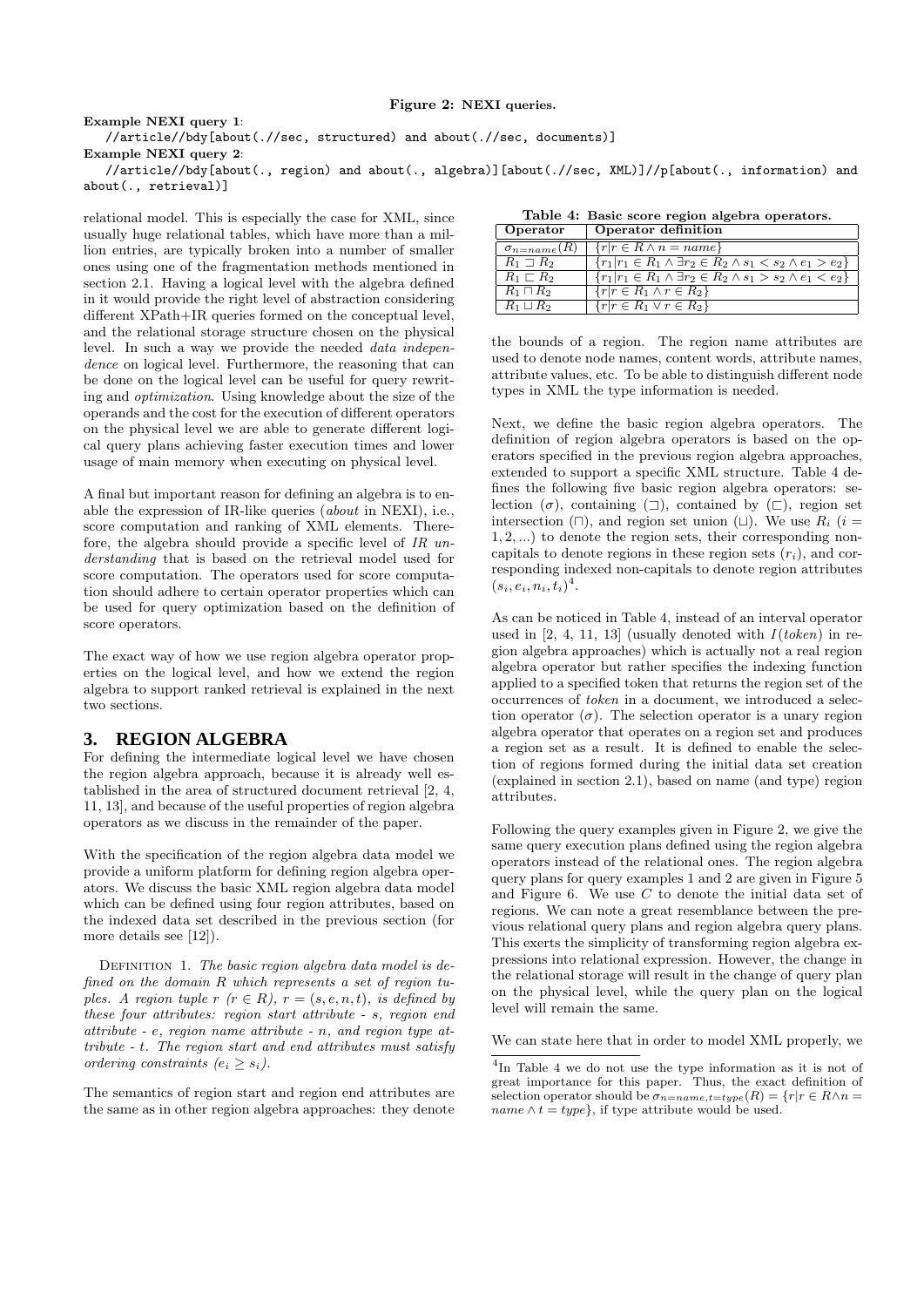Figure 5: Region algebra query plan for example query 1 given in Figure 2.

|  | ARTICLE = $\sigma_{n} = \sigma_{article}(C)$     |
|--|--------------------------------------------------|
|  | BDY = $\sigma_{n} = \sigma_{bdy} (C)$            |
|  | $\text{SEC} = \sigma_{n = "sec"}(C)$             |
|  | STRUCTURED = $\sigma_{n = "structured"}(C)$      |
|  | DOCUMENTS $= \sigma_{n} = \sigma_{downents} (C)$ |
|  |                                                  |

 $R_1 = (\text{sec} \sqsupset \text{STRUCTURED}) \sqcap (\text{sec} \sqsupset \text{DOCUMENTS})$  $R_2 = (\text{BDY} \sqsubset \text{ARTICLE}) \sqsupset R_1$ 

Figure 6: Region algebra query plan for example query 2 given in Figure 2.

```
ARTICLE = \sigma_{n="article} (C)BDY = \sigma_{n={}^{\omega}bdy{}^{\omega}}(C)\text{SEC} = \sigma_{n = "sec"}(C)P = \sigma_{n} = \alpha_n u(C)REGION = \sigma_{n="region}"(C)
                    ALGEBRA = \sigma_{n} = a_{algebra} (C)xML = \sigma_{n} = \alpha_{XML} (C)INFORMATION = \sigma_{n=}"information"(C)
                 RETRIEVAL = \sigma_{n="retrieval"}(C)R_1 = BDY \sqsubset ARTICLE
R_2 = ((R_1 \supseteq \text{REGION}) \cap (R_1 \supseteq \text{ALGEBRA})) \supseteq (\text{SEC } \supseteq \text{XML})R_3 = (\mathrm{P} \sqsubset R_2)
```
 $R_4 = (R_3 \sqsupset \text{INFORMATION}) \sqcap (R_3 \sqsupset \text{RETRIEVAL})$ 

could enrich the definition of a region with the additional information of XML references, parent or level information, etc. For details on some extensions on region algebra approaches we refer to papers [12] and [14].

### **3.1 Region Algebra Operator Properties**

In this section we discuss properties of algebraic operators and their use for query rewriting and optimization. Some of the properties are illustrated using the examples given in Figure 5 and Figure 6. Many properties are mentioned in papers about region algebra by Clarke et al. [4], and Jaakkola and Kilpelainen [11], but none of the papers discuss their usage. Our study on region algebra shows that there are only few operators that have the basic operator properties such as: identity, inverse, commutativity, associativity, and distributivity. However, there is a number of region algebra specific properties which can be considered as a special case of distributivity and associativity properties.

In general, we can distinguish two classes of binary region algebra operators. The first class consists of containment operators:  $\Box$ ,  $\Box$ , while the second class consists of the standard set operators:  $\Box$  and  $\Box$ . Only set operators have the identity element, which is the initial data set  $C$  for operator  $\sqcap$  (property (1)), and the empty set  $\emptyset$  for operator  $\sqcup$ (property (2)). There is no inverse element for any of the operators. The set operators are commutative (properties (3) and (4)) and associative (properties (5) and (6)). Considering the distributivity property, only some combinations of operators follow it. The operators  $\sqsupset$  and  $\sqsubset$  distribute over the operator  $\sqcup$  (properties (7) and (8)), while the operator  $\Box$  distributes over the operator  $\Box$  and vice versa (properties (9) and (10)).

Identity

| $R\sqcap C=C\sqcap R=R$                       | (1) |
|-----------------------------------------------|-----|
| $R \sqcup \emptyset = \emptyset \sqcup R = R$ | (2) |
|                                               |     |

- Commutativity  $R_1 \sqcap R_2 = R_2 \sqcap R_1$  (3)
	- $R_1 \sqcup R_2 = R_2 \sqcup R_1$  (4)

Associativity

$$
(R_1 \sqcap R_2) \sqcap R_3 = R_1 \sqcap (R_2 \sqcap R_3) \tag{5}
$$

$$
(R_1 \sqcup R_2) \sqcup R_3 = R_1 \sqcup (R_2 \sqcup R_3) \tag{6}
$$

Distributivity

$$
R_1 \sqsupset (R_2 \sqcup R_3) = (R_1 \sqsupset R_2) \sqcup (R_1 \sqsupset R_3) \tag{7}
$$

 $R_1 \sqsubset (R_2 \sqcup R_3) = (R_1 \sqsubset R_2) \sqcup (R_1 \sqsubset R_3)$  (8)

$$
R_1 \sqcap (R_2 \sqcup R_3) = (R_1 \sqcap R_2) \sqcup (R_1 \sqcap R_3) \tag{9}
$$

$$
R_1 \sqcup (R_2 \sqcap R_3) = (R_1 \sqcup R_2) \sqcap (R_1 \sqcup R_3) \tag{10}
$$

#### *Special cases of associativity and distributivity*

There are several interesting properties of the region algebra operators which can be useful for query rewriting and optimization on the logical level of a database. Here we mention the special case of containment operator associativity (property (11)), containment operator normalization (property (12)), and special case of set operator distributivity (property (13)). The first two properties are mentioned in papers [4] and [11]. We know of no publication on region algebras that mentions the third property.

For operators  $op1 \in \{\exists, \sqsubset\}$  and  $op2 \in \{\exists, \sqsubset\}$  properties (11) and (12) hold.

 $(R_1 \text{ op1 } R_2) \text{ op2 } R_3 = (R_1 \text{ op2 } R_3) \text{ op1 } R_2$  (11)

 $(R_1 \text{ op1 } R_2) \text{ op2 } R_3 = (R_1 \text{ op1 } R_2) \sqcap (R_1 \text{ op2 } R_3)$  (12)

For operators  $op1 \in {\bigcap}, \sqcup{\bigset}$  and  $op2 \in {\bigcap}, \sqsubset{\bigset}$  property (13) is true.

 $(R_1 \text{ op1 } R_2)$  op2  $R_3 = (R_1 \text{ op2 } R_3)$  op1  $(R_2 \text{ op2 } R_3)$  (13)

To illustrate properties (11) and (12) we use the region algebra expression specified for the example query 1, given in Figure 5:

 $(BDY \sqsubset ARTICLE) \sqsupset ((SEC \sqsupset STRUCTURED) \sqcap (SEC \sqsupset DOCUMENTS))$ 

The expression may be read as follows: "Retrieve bdy-elements contained-by article-elements containing the intersection of sec-elements containing the term 'structured' and sec-elements containing the term 'documents'." Using the property (11) we can rewrite this expression into:

 $(BDY \rightrightarrows ((SEC \rightrightarrows STRUCTURED) \sqcap (SEC \rightrightarrows DOCUMENTS))) \rightrightarrows ARTICE$ 

Furthermore, using the property (12) this expression can be rewritten into:

 $(BDY \rightrightarrows ((SEC \rightrightarrows STRUCTURED) \rightrightarrows DOCUMENTS)) \rightrightarrows ARTICE$ 

or using again the property (11) to:

 $(BDY \rightrightarrows ((SEC \rightrightarrows DOCUMENTS) \rightrightarrows STRUCTURED)) \rightrightarrows ARTICE$ 

Using properties (11) and (12) we are able to choose the most appropriate query plan assuming that we have the information on which subexpressions are more selective. This reasoning can be applied for choosing which subexpressions will be more selective for SEC  $\sqsupset$  DOCUMENTS or SEC  $\sqsupset$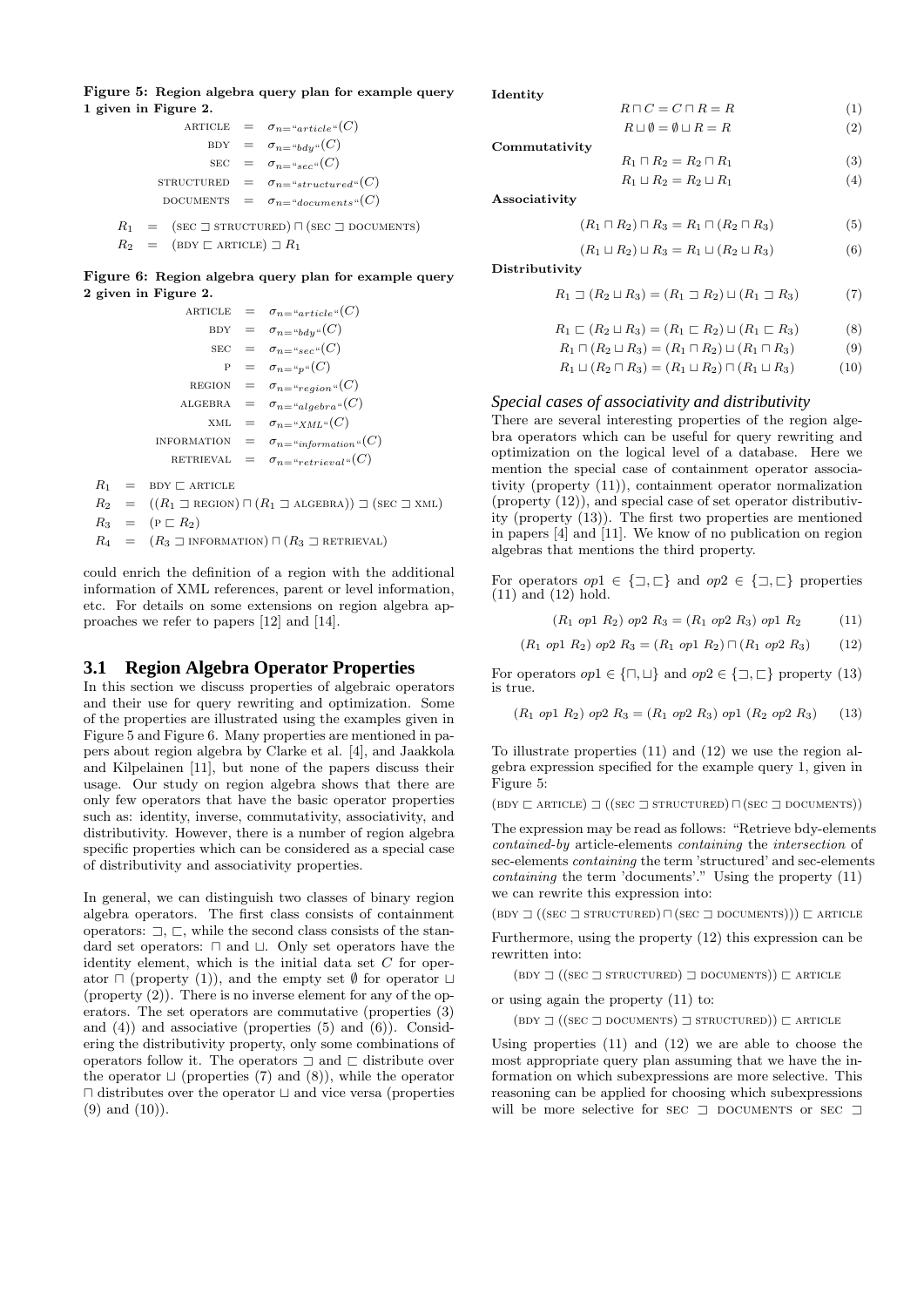STRUCTURED, or similarly for BDY  $\Box$  ((SEC  $\Box$  DOCUMENTS)  $\Box$  $STRUCTURED$ ) or  $BDY \sqsubset ARTICLE$  expressions. For example, since usually all regions from the BDY region set are contained in the ARTICLE region set, BDY  $\sqsubset$  ARTICLE expression should be pushed up in the query plan as it is not a selective expression. Also the formulations of the query with the  $\Box$  operator can be useful for parallel execution of two containment subqueries, if there exist an opportunity for such execution.

Property (13) is explained on a part of the example query 2, denoted with  $R_2$  in Figure 6. Using the expression  $R_1 =$  $BDY \sqsubset ARTICLE$  the part of the query example 2 can be expressed in region algebra as follows:

 $((R_1 \rvert \rvert \rvert \text{REGION}) \sqcap (R_1 \rvert \rvert \rvert \text{ALGEBRA})) \sqsupset (\text{SEC } \rvert \rvert \text{XML})$ Using property (13) for operators  $\Box$  and  $\Box$ , this expression can be rewritten into:

 $((R_1 \supseteq \text{REGION}) \supseteq (\text{sec } \supseteq \text{XML})) \cap ((R_1 \supseteq \text{ALGEBRA}) \supseteq (\text{sec } \supseteq \text{XML}))$ 

We would obtain a similar region algebra expression for the or expression of the example NEXI query 1 in Figure 2 instead of the and expression, where operator  $\sqcap$  will be replaced with the operator  $\sqcup$ . This will provide the opportunity for e.g., parallelization.

Furthermore, using the property (11) the next expression could be obtained from the previous one:

 $((R_1 \sqsupset (\text{sec} \sqsupset \text{XML})) \sqsupset \text{REGION})\sqcap ((R_1 \sqsupset (\text{sec} \sqsupset \text{XML})) \sqsupset \text{ALGEBRA})$ and after the usage of property (12) the final expression is:

 $((R_1 \sqsupset (\text{sec } \sqsupset \text{XML})) \sqsupset \text{REGION}) \sqsupset \text{ALGEBRA}$ 

Therefore, instead of six operands and five operators we have a reduction to five operands and four operators, where the selection of regions  $R_1$  that contain sections that contain term XML is pushed down to the first subexpression (assuming it is highly selective).

A similar expression can be obtained for the or combination in the about, where the distributivity property (8) could be applied as the last step:

 $((R_1 \sqsupset (\text{sec} \sqsupset \text{XML})) \sqsupset (\text{region} \sqcup \text{ALGEBRA})$ 

#### **4. UNDERSTANDING IR**

In this section some issues about the impact of introducing relevance ranking (i.e., score computation) in region algebra are discussed.

#### **4.1 Relevance Ranking in Region Algebra**

Relevance ranking cannot be explicitely expressed in the native relational algebra. To store the score information additional attribute for each entry in relational tables must be introduced. It stores the ranking score values for particular XML regions during the query execution. Furthermore, a number of operators have to be defined in the relational algebra which combination should express the score computation, i.e. instead of a join operator in Figure 4 we would use a combination of relational score operators. However, the introduction of score operators in the region algebra is easier and more elegant than in the relational algebra since the score computation is done on the right level of abstraction (logical level) and without considering the issues of how

these operators are implemented on the physical level, i.e., in the relational algebra.

We use the same example query expressions given in Figure 2, except that we treat the about clause as a vague constraint instead of the strict interpretation in previous sections. Thus, paths and terms in the about clause do not have to be strictly matched, and the vague match is defined by the retrieval model. To be able to express IR-like search in XML databases the region algebra can be extended to support ranked retrieval. For that purpose the basic region algebra data model is extended with an additional attribute called score (denoted with p to resemble the probabilistic value).

To enable the score computation and the region ranking based on computed scores new region algebra operators are introduced. For each binary region algebra operator defined in Table 4 the probabilistic counterpart is defined. To distinguish between basic region algebra operators and score region algebra operators we use the index  $_p$  for score operators. The score operators are depicted in Table 5. Note that the operators  $\Box_p$  and  $\Box_p$  produce all regions from the first operand  $(R_1)$  as a result, except that the score value  $(p_3)$  is changed according to the operator definition. The definitions of other two operators  $(\Box_p \text{ and } \Box_p)$  are similar to the definitions of basic ones except that they include score manipulation.

In the definition of score operators we introduced two complex scoring functions:  $f_{\square}$  and  $f_{\square}$ , as well as two abstract operators: ⊗ and ⊕, which define the retrieval model. By using such definition of operators we leave their exact implementation for the physical level (for more details on this issue see [12]). However, for the operator  $\oplus$  we assume that there exist a default value for score (denoted with  $d$ ), and in case when the region  $r_1$  is not present in the region set  $R_2$  the score is computed as  $p3 = p1 \oplus d$  and in case when the region  $r_2$  is not present in the region set  $R_1$  the score is computed as  $p3 = d \oplus p_2$ .

The functions  $f_{\square}(r, R)$  and  $f_{\square}(r, R)$ , applied to a region  $r_1$  and region set  $R_2$ , result in the numeric value that takes into account the score values of region  $r_2 \in R_2$  and the probabilistic value that reflects the structural relation between the region  $r_1$  and the region set  $R_2$ . For containing operator usually many regions from the region set  $R_2$  are contained in the region  $r_1$  (e.g., sections inside the article element). Although for contained by operator there is a small chance that the region  $r_1$  is contained by a set of regions present in  $R_2$ , it can happen that e.g., there are nested XML elements with the same name (e.g., section inside other sections), and therefore, one region can be contained in multiple regions with the same name.

Following the previous discussion we can define complex functions as follows:

$$
f_{\square}(r,R) = p * \sum_{\bar{r} \in R \square R'} (g_{\square}(\bar{r},r) * \bar{p})
$$

$$
f_{\square}(r,R) = p * \sum_{\bar{r} \in R' \square R} (g_{\square}(\bar{r},r) * \bar{p})
$$

We assume that  $R'$  is the region set containing a single region r, and  $g_{\square}(\bar{r},r)$  and  $g_{\square}(\bar{r},r)$  are abstract functions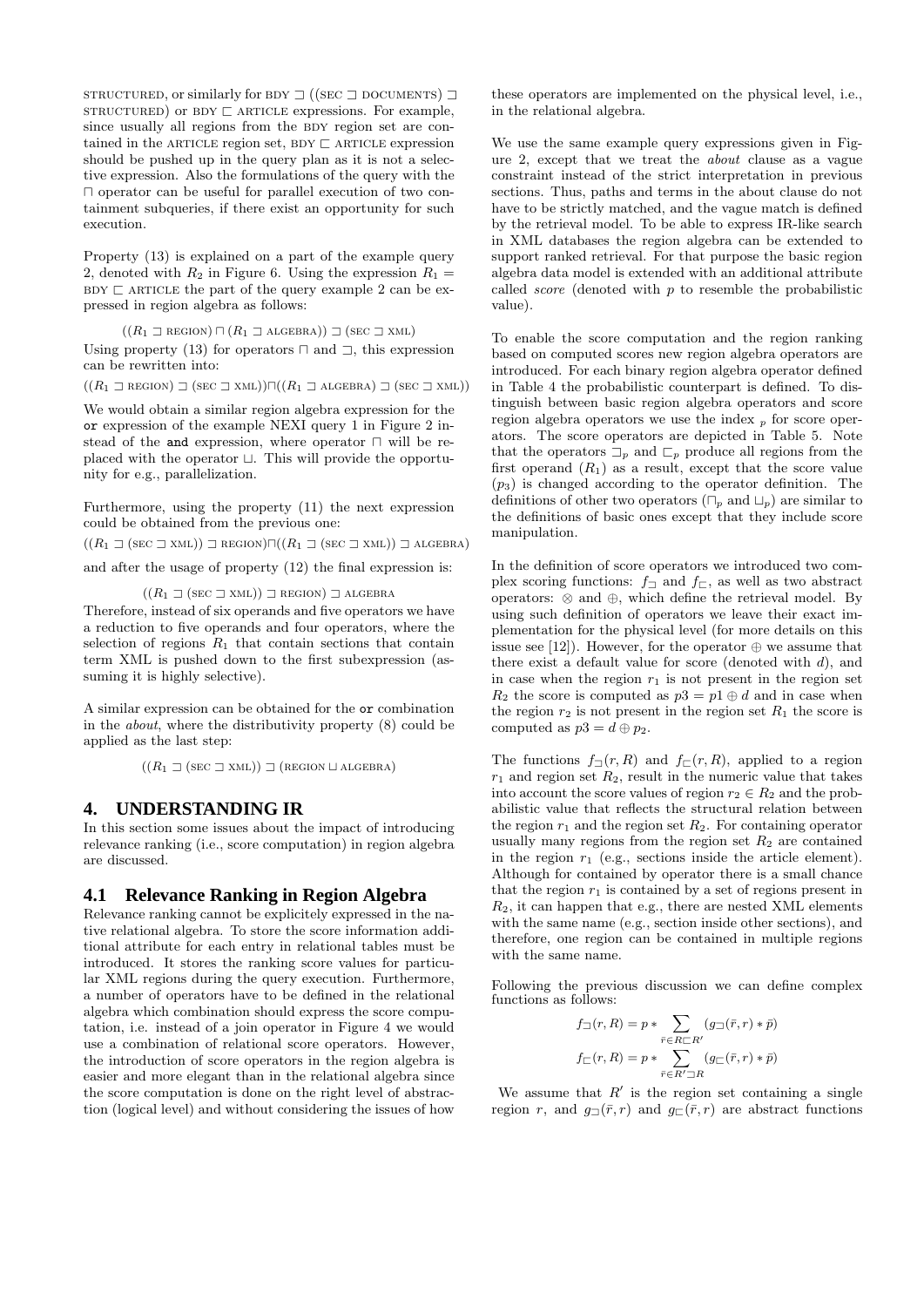Table 5: Region algebra operators for score manipulation.

|                       | Operator   Operator definition                                                                                                              |
|-----------------------|---------------------------------------------------------------------------------------------------------------------------------------------|
| $R_1 \sqsupset_n R_2$ | ${r r_1 \in R_1 \wedge (s, e, n) := (s_1, e_1, n_1) \wedge p := p_1 * f_{\sqsupset}(r_1, R_2)}$                                             |
| $R_1 \sqsubset_n R_2$ | $\{r r_1 \in R_1 \wedge (s, e, n) := (s_1, e_1, n_1) \wedge p := p_1 * f_{\sqsubset}(r_1, R_2)\}\$                                          |
| $R_1 \sqcap_n R_2$    | $\{r r_1 \in R_1 \land r_2 \in R_2 \land (s_1, e_1, n_1) = (s_2, e_2, n_2) \land (s, e, n) := (s_1, e_1, n_1) \land p := p_1 \otimes p_2\}$ |
| $R_1 \sqcup_n R_2$    | ${r r_1 \in R_1 \land r_2 \in R_2 \land ((s, e, n) := (s_1, e_1, n_1) \lor (s, e, n) := (s_2, e_2, n_2)) \land p := p_1 \oplus p_2}$        |

used to define the score propagation based on the structural relation between the region  $r$  and regions in the region set R. In the straightforward implementation functions  $q_{\Box}(\bar{r}, r)$ and  $g_{\square}(\bar{r}, r)$  can be constant functions equal to e.g., 1. If we base the retrieval model on the term frequency, former function can be defined as  $g_{\Box}(\bar{r},r) = \frac{size(\bar{r})}{size(r)}$ . Similarly latter function can be defined as  $g_{\square}(\bar{r},r) = \frac{size(\bar{r})}{\sum_{\bar{r}} size(\bar{r})}$ . Since the exact retrieval model is not the main issue in this paper we will not elaborate more on it.

The abstract operator ⊗ specifies how scores are combined in an and expression, while the operator ⊕ defines the score combination in an or expression inside the NEXI predicate. In this paper we take the simple approach where  $\otimes$  is a product of two score values, while  $\oplus$  is the sum of scores, as it shows good behavior for retrieval (see [12]).

To illustrate the elegance of expressing score computation in region algebra we show how we can express NEXI query 1 in score region algebra:

 $(BDY \sqsupset_{p} ((SEC \sqsupset_{p} STRUCTURED)\sqcap_{p} (SEC \sqsupset_{p} DOCUMENTS))) \sqsubset$  ARTICLE

which very much resembles the original query plan for example query 1 given in Figure 5.

#### **4.2 Properties of Score Operators**

Considering the properties of score operators we can exert that some of the properties follow ones defined for the region algebra without scores, some of them hold only if some conditions are satisfied (conditional properties which depend on the underlying retrieval model), and some of them are no longer valid.

Operator  $\Box_p$  defines the Boolean-like AND combination of scores obtained for two regions with the same region bounds (i.e., s and e values). It preserves the identity and inverse element properties from the  $\sqcap$  operator (property (1)), but only in case the default score value for all regions in the initial region set is the value which is the identity element for abstract operator ⊗, i.e., 1 for the multiplication.

$$
R \sqcap_p C = C \sqcap_p R = R, \text{ i.e., } p * 1 = 1 * p = p, \forall r \in R \qquad (14)
$$

Furthermore, the operator  $\Box_p$  is commutative or associative (properties (3) and (5)) if the operator  $\otimes$  is commutative or associative, respectively, which is the case for multiplication.

An extension of the set union operator is given by the  $\Box_n$ operator. It defines the Boolean-like OR combination of scores for two regions. Similarly to  $\Box_p$  operator, operator  $\Box_p$ preserves the identity and inverse element properties from the  $\Box$  operator (property (2)) but only in case the default value (d) taken for the  $\Box_p$  operator is the value which is the identity element for the abstract operator ⊕, i.e., 0 for the summation in our case.

$$
R \sqcup_p \emptyset = \emptyset \sqcup_p R = R, \text{ i.e., } p + 0 = 0 + p = p, \forall r \in R \qquad (15)
$$

As in the  $\Box_p$  operator case, commutativity and associativity properties depend on the definition of ⊕ operator. In other words, operator  $\Box_p$  is commutative or associative (properties (4) and (6)) if the operator  $\oplus$  is commutative or associative, respectively, which is true for the summation.

Following the reasoning above and the fact that each region can equally likely be the right answer to a user query, we will consider that the default value for region score in the initial data set  $C$  is 1, from now on, and that the default value for score d of a region not present in the region set for operator  $\Box_p$  is 0.

Based on the definition of operators using the region frequency it can be proven that the operators  $\Box_p$  and  $\Box_p$  do not distribute over the operator  $\Box_p$  in general case (properties (7) and (8)). However, the operator  $\Box_p$  distributes over the operator  $\Box_p$ , since  $*$  distributes over + (property (9)). Vice versa is not the case (property (10)).

$$
R_1 \sqcap_p (R_2 \sqcup_p R_3) = (R_1 \sqcap_p R_2) \sqcup_p (R_1 \sqcap_p R_3) \tag{16}
$$

There are some additional conditional properties of score operators which can be of interest for the optimization. If we assume that functions  $f_{\Box}(r, R)$  and  $f_{\Box}(r, R)$  are not dependant on the score value of a region r (i.e.,  $f_{\square}(r, R) =$  $f_{\square}(s,t,n,R)$  and  $f_{\square}(r,R) = f_{\square}(s,t,n,R)$  property (11) holds for  $op1_p \in {\sqsupseteq}_p, \sqsubset_p$  and  $op2_p \in {\sqsupseteq}_p, \sqsubset_p$ .

$$
(R_1 \text{ op1}_p R_2) \text{ op2}_p R_3 = (R_1 \text{ op2}_p R_3) \text{ op1}_p R_2 \qquad (17)
$$

In other words the score for each region in the result region set, denoted with  $p$ , is computed as:

$$
p = (p_1 * f(r_1, R_2)) * f(r_1, R_3) = (p_1 * f(r_1, R_3)) * f(r_1, R_2)
$$

We use  $f(r, R)$  to denote one of the functions  $f_{\Box}(r, R)$  or  $f_{\sqsubset}(r,R).$ 

Furthermore, if the score value for all regions in the first operand  $R_1$  is equal to 1 (default value for all regions), and we assume that the regions in each operand,  $R_2$  and  $R_3$ , have the same score value, denoted with  $p_2$  and  $p_3$ , property (12) holds.

 $(R_1 \text{ op1}_p R_2) \text{ op2}_p R_3 = (R_1 \text{ op1}_p R_2) \sqcap_p (R_1 \text{ op2}_p R_3)$  (18)

i.e., for every region in the result set we obtain score p:

$$
p = (1 * \sum_{\bar{r}} (g(\bar{r}, r_1)) * p_2) * \sum_{\bar{r}} (g(\bar{r}, r_1)) * p_3
$$
  

$$
= (1 * \sum_{\bar{r}} (g(\bar{r}, r_1)) * p_2) * (1 * \sum_{\bar{r}} (g(\bar{r}, r_1)) * p_3)
$$

where  $g(\bar{r}, r)$  is used either for  $g(\bar{r}, r)$  or for  $g(\bar{r}, r)$  and  $\bar{r} \in R \sqsupset R'$  or  $\bar{r} \in R' \sqsubset R$  based on the type of operators  $op1<sub>p</sub>$  and  $op2<sub>p</sub>$ .

If we consider the expression  $R_4$  in the NEXI query 2 we can come up with two query plans shown below.

 $((P \sqsubset_{p} R_{2}) \sqsupset_{p}$  information)  $\sqcap_{p} ((P \sqsubset_{p} R_{2}) \sqsupset_{p}$  retrieval) and  $((P \rightrightarrows_{p} \text{INFORMATION}) \sqcap_{p} (P \rightrightarrows_{p} \text{RETRUEVAL})) \sqsubset_{p} R_{2}$